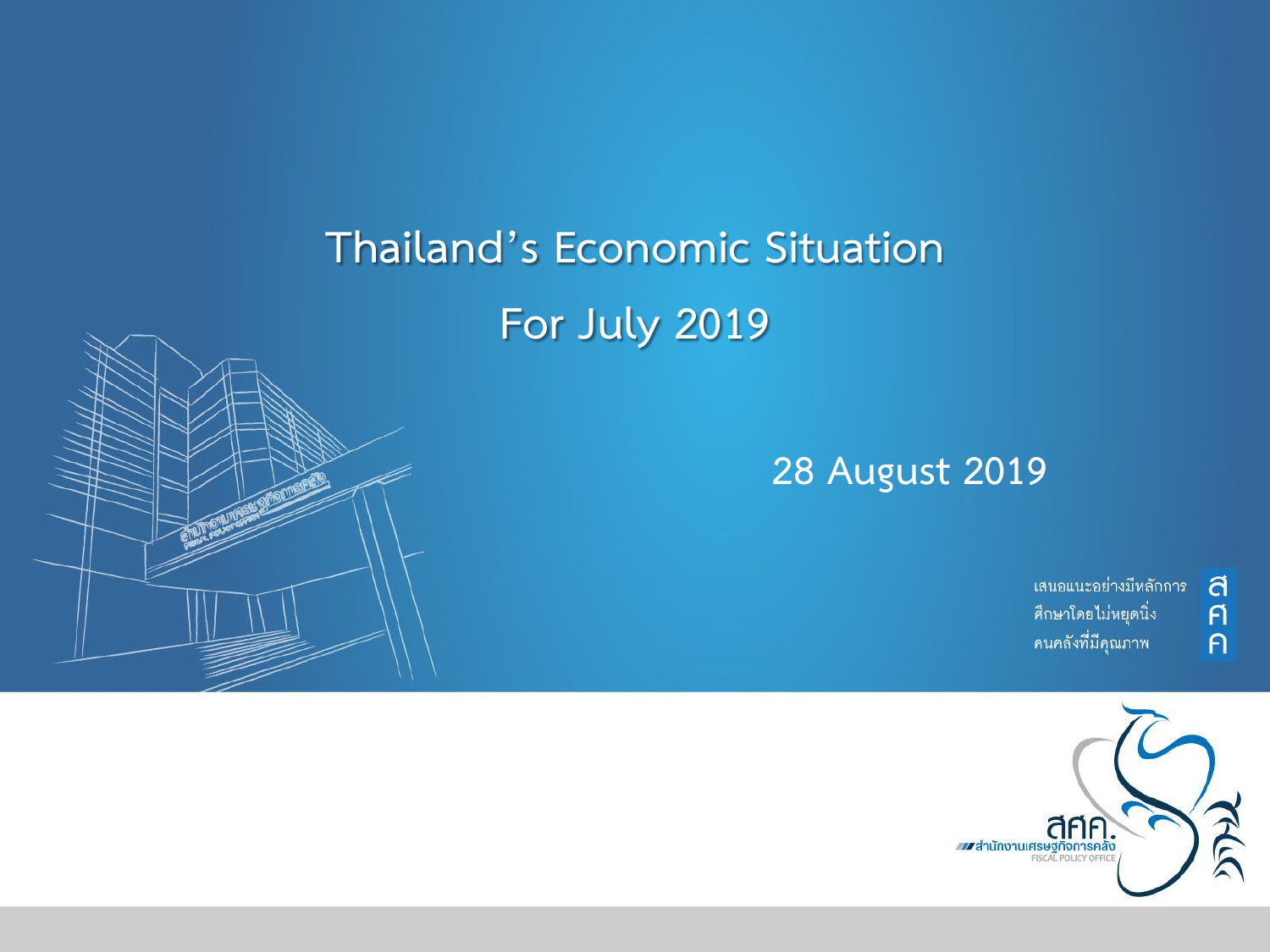# **TRAIDALIS AND THAILAND IS ECONOMIC Indicators : Consumption**

ิคนคลังที่มีคุณภาพ  $\bigcap$ 

| คนคลังที่มีคุณภาพ                      |       |         |         |         |                |                |         |         |            |                          |            |  |
|----------------------------------------|-------|---------|---------|---------|----------------|----------------|---------|---------|------------|--------------------------|------------|--|
|                                        |       |         |         |         |                |                |         |         |            |                          |            |  |
|                                        |       |         |         |         |                |                |         |         |            |                          |            |  |
| Growth rate: %YOY                      |       |         |         | 2018    |                |                |         |         |            | 2019                     |            |  |
| (Share of GDP)                         | 2017  | 2018    | Q1      | Q2      | Q <sub>3</sub> | Q <sub>4</sub> | Q1      | Q2      | <b>Jun</b> | Jul                      | <b>YTD</b> |  |
| Real GDP (%YoY)                        | 4.0%  | 4.1%    | 5.0%    | 4.7%    | 3.2%           | 3.6%           | 2.8%    | 2.3%    |            |                          | 2.6%       |  |
| Private Consumption (48.2%)            | 3.0%  | 4.6%    | 3.8%    | 4.1%    | 5.2%           | 5.4%           | 4.9%    | 4.4%    |            | $\overline{\phantom{a}}$ | 4.6%       |  |
| Real VAT (%YoY)                        | 3.7%  | 5.6%    | 4.1%    | 6.0%    | 6.6%           | 5.8%           | 1.7%    | 0.4%    | $-5.6%$    | $-9.1%$                  | $-0.5%$    |  |
| %gog SA / %mom SA                      |       |         | 2.1%    | 2.1%    | 2.3%           | $-0.7%$        | $-2.0%$ | 0.7%    | $-8.2%$    | 3.2%                     |            |  |
| Imports of consumption goods (%YoY)    | 4.7%  | 8.4%    | 7.6%    | 11.6%   | 6.1%           | 8.2%           | 0.7%    | $-1.5%$ | $-8.2%$    | 17.5%                    | 1.9%       |  |
| POLIC<br>%gog SA / %mom SA             |       |         | 1.7%    | 4.0%    | $-1.9%$        | 4.4%           | $-5.5%$ | 1.6%    | $-6.3%$    | 23.3%                    |            |  |
| Passenger car sales (%YoY)             | 23.7% | 15.4%   | 12.1%   | 23.6%   | 21.2%          | 6.8%           | 13.9%   | 3.7%    | $-4.6%$    | 0.8%                     | 7.4%       |  |
| %qoq SA / %mom SA                      |       |         | $-4.9%$ | 11.1%   | 0.6%           | 7.7%           | $-5.5%$ | 1.3%    | $-3.7%$    | 1.8%                     |            |  |
| Registration of new Motorcycles (%YoY) | 5.5%  | $-2.9%$ | $-1.7%$ | $-5.8%$ | $-3.7%$        | $-0.2%$        | $-0.1%$ | $-7.1%$ | $-15.3%$   | 11.5%                    | $-1.7%$    |  |
| %gog SA / %mom SA                      |       |         | $-0.4%$ | 1.4%    | $-7.1%$        | $-2.1%$        | 8.2%    | $-5.7%$ | $-9.9%$    | 31.3%                    |            |  |
| Consumer Confidence Index (level)      | 64.0  | 67.8    | 66.7    | 67.5    | 69.6           | 67.4           | 68.1    | 64.8    | 63.4       | 62.2                     | 65.8       |  |
| Real farm income (FPO) (%YoY)          | 1.5%  | 0.8%    | $-4.6%$ | 4.8%    | 6.0%           | $-0.3%$        | 1.6%    | $-1.8%$ | 4.7%       | 0.7%                     | 0.1%       |  |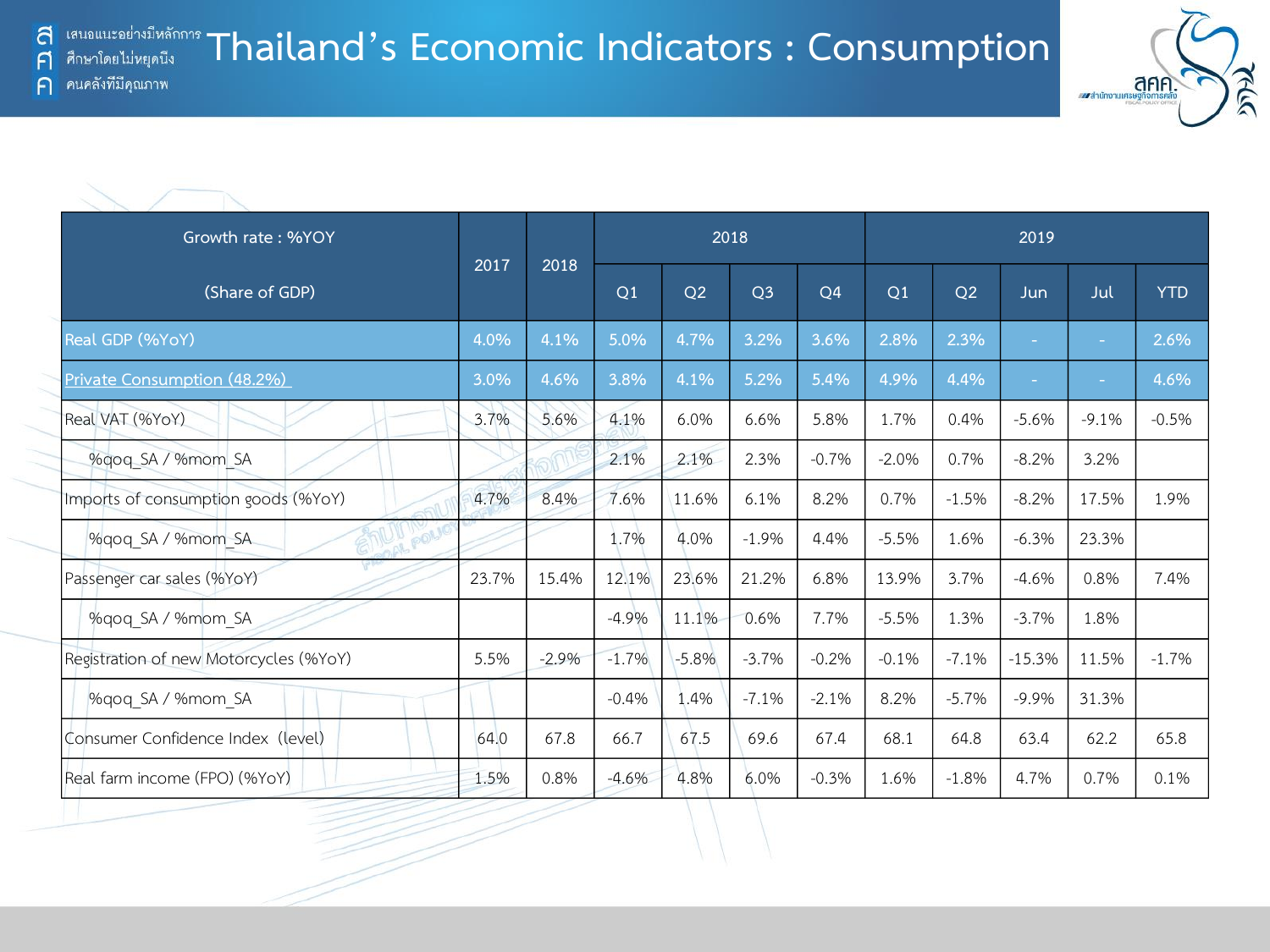#### **Thailand's Economic Indicators : Investment**



| Growth rate: %YoY                             |         |       |       |         | 2018           |                |         |          | 2019     |         |  |
|-----------------------------------------------|---------|-------|-------|---------|----------------|----------------|---------|----------|----------|---------|--|
| (Share of GDP)                                | 2017    | 2018  | Q1    | Q2      | Q <sub>3</sub> | Q <sub>4</sub> | Q1      | Q2       | Jun      | Jul     |  |
| Private investment (17.7%)                    | 2.9%    | 3.9%  | 3.1%  | 3.1%    | 3.8%           | 5.5%           | 4.4%    | 0.022    | $\sim$   | $\sim$  |  |
| Private investment in equipment (14.5%)       | 3.9%    | 3.9%  | 3.1%  | 3.3%    | 3.4%           | 5.6%           | 5.1%    | 0.0      | $\sim$   | $\sim$  |  |
| Private investment in construction (3.2%)     | $-0.9%$ | 4.1%  | 3.1%  | 2.8%    | 5.2%           | 5.1%           | 1.8%    | 0.0      | $\sim$   | $\sim$  |  |
| Private Investment in Equipment Indicators    |         |       |       |         |                |                |         |          |          |         |  |
| Imports of capital goods (volume) (%YoY)      | 6.3%    | 3.4%  | 9.1%  | 5.6%    | $-1.1%$        | 0.5%           | $-9.5%$ | $-6.1%$  | $-12.6%$ | 9.9%    |  |
| %qoq SA / %mom SA                             |         |       | 4.9%  | $-1.6%$ | $-2.8%$        | 0.0%           | $-5.5%$ | 2.3%     | $-6.0\%$ | 15.5%   |  |
| Commercial car sales (%YoY)                   | 7.5%    | 22.2% | 13.0% | 28.2%   | 22.8%          | 25.0%          | 9.5%    | 2.9%     | $-0.2%$  | $-2.4%$ |  |
| %gog SA / %mom SA                             |         |       | 9.9%  | 11.2%   | 1.9%           | 0.6%           | $-3.9%$ | 4.0%     | $-4.0%$  | 0.9%    |  |
| Private Investment in Construction Indicators |         |       |       |         |                |                |         |          |          |         |  |
| Real estate tax collection (%YoY)             | $-0.9%$ | 14.2% | 14.8% | 16.8%   | 14.9%          | 11.2%          | 4.9%    | $-15.6%$ | $-15.7%$ | $-6.0%$ |  |
| %qoq SA / %mom SA                             |         |       | 5.8%  | 6.3%    | 3.4%           | $-5.9%$        | 2.1%    | $-18.0%$ | 0.0%     | 5.5%    |  |
| Cement sales (%YoY)                           | 1.3%    | 4.9%  | 1.6%  | 4.0%    | 8.8%           | 5.6%           | $-3.0%$ | $-3.9%$  | $-3.4%$  | $-4.5%$ |  |
| %qoq SA / %mom SA                             |         |       | 1.9%  | $-0.5%$ | 5.5%           | $-1.5%$        | $-6.3%$ | $-1.1%$  | 0.7%     | 1.9%    |  |
| Construction Materials Index (CMI) (%YoY)     | 1.9%    | 2.6%  | 2.8%  | 3.6%    | 3.2%           | 1.0%           | 0.0%    | 0.0%     | $-0.8%$  | $-2.0%$ |  |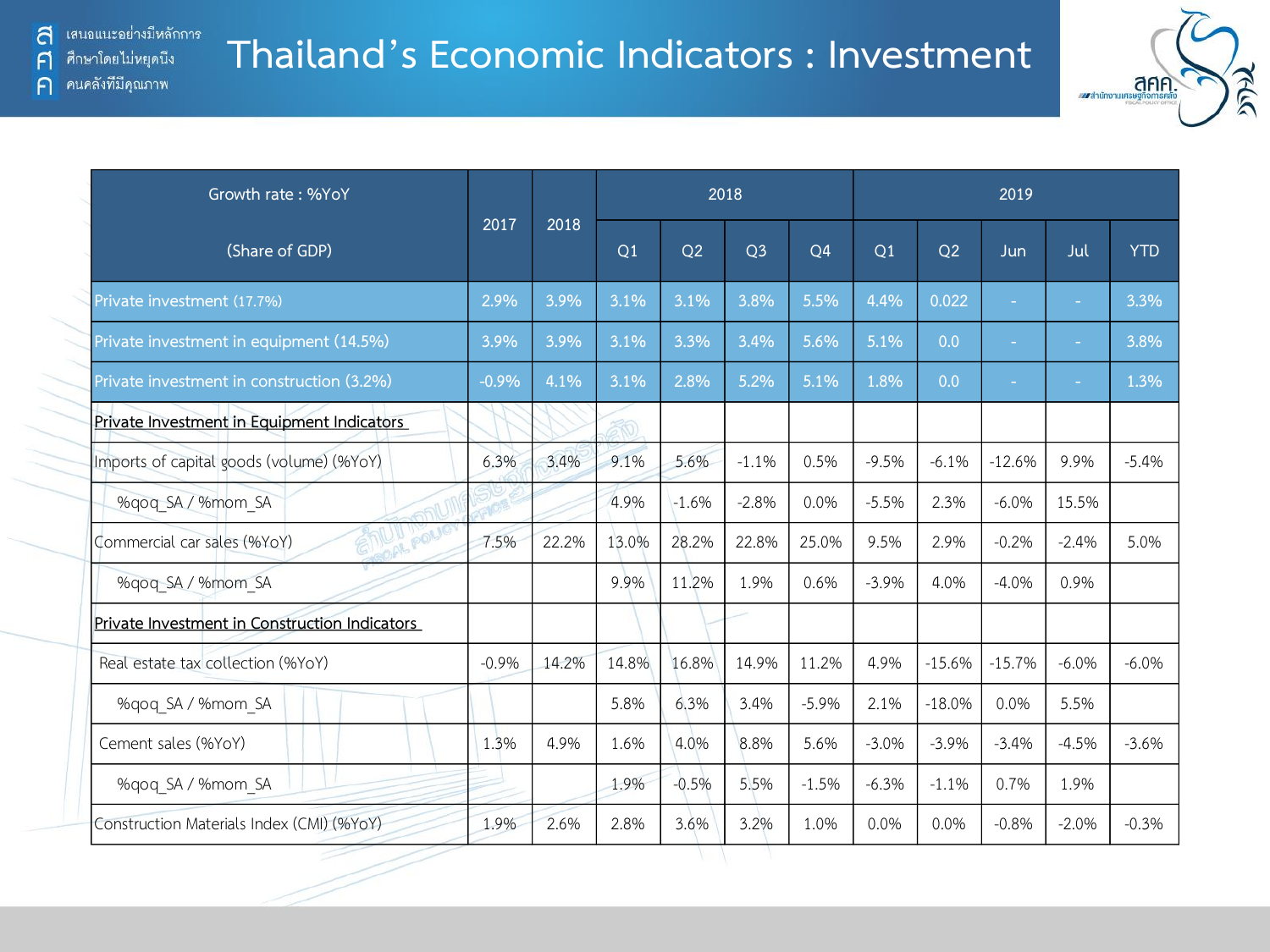ิคนคลังที่มีคุณภาพ

F

 $\bigcap$ 

### **Thailand's Economic Indicators : Fiscal sector**





|                            |               |               |                               | <b>FY2018</b>      | FY2019             |                    |                               |                                      |          |       |             |  |  |
|----------------------------|---------------|---------------|-------------------------------|--------------------|--------------------|--------------------|-------------------------------|--------------------------------------|----------|-------|-------------|--|--|
| Expenditure                | <b>FY2017</b> | <b>FY2018</b> | Q <sub>3</sub><br><b>FY18</b> | Q4/<br><b>FY18</b> | Q1/<br><b>FY19</b> | Q2/<br><b>FY19</b> | Q <sub>3</sub><br><b>FY19</b> | <b>Budget</b><br>Framework<br>FY2019 | Jun      | Jul   | <b>FYTD</b> |  |  |
| 1. Current Year FY2019     | 2,686.6       | 2,792.1       | 695.6                         | 625.9              | 893.0              | 669.2              | 590.2                         | 3,000.0                              | 217.0    | 219.6 | 2,372.1     |  |  |
| %YoY                       | 4.2%          | 3.9%          | 11.3%                         | 2.8%               | $-0.5%$            | 16.8%              | $-15.1%$                      | $-1.6%$                              | $-24.3%$ | 8.4%  | 0.1%        |  |  |
| Disbursement Rate (%)      | 91.9%         | 91.5%         | 22.8%                         | 20.5%              | 29.8%              | 22.3%              | 19.7%                         |                                      | 7.2%     | 7.3%  | 79.1%       |  |  |
| 2. Carry Over              | 204.0         | 215.1         | 42.8                          | 44.7               | 70.8               | 61.0               | 71.3                          | 341.0                                | 10.0     | 11.2  | 214.3       |  |  |
| 3. Total Expenditures(1+2) | 2,890.5       | 3,007.2       | 738.4                         | 670.6              | 963.7              | 730.2              | 661.5                         | 3,341.0                              | 227.0    | 230.9 | 2,586.4     |  |  |
| %YoY                       | 3.0%          | 4.0%          | 13.3%                         | 5.9%               | $-0.4%$            | 15.8%              | $-10.4%$                      | $-1.0%$                              | $-24.9%$ | 8.4%  | 1.4%        |  |  |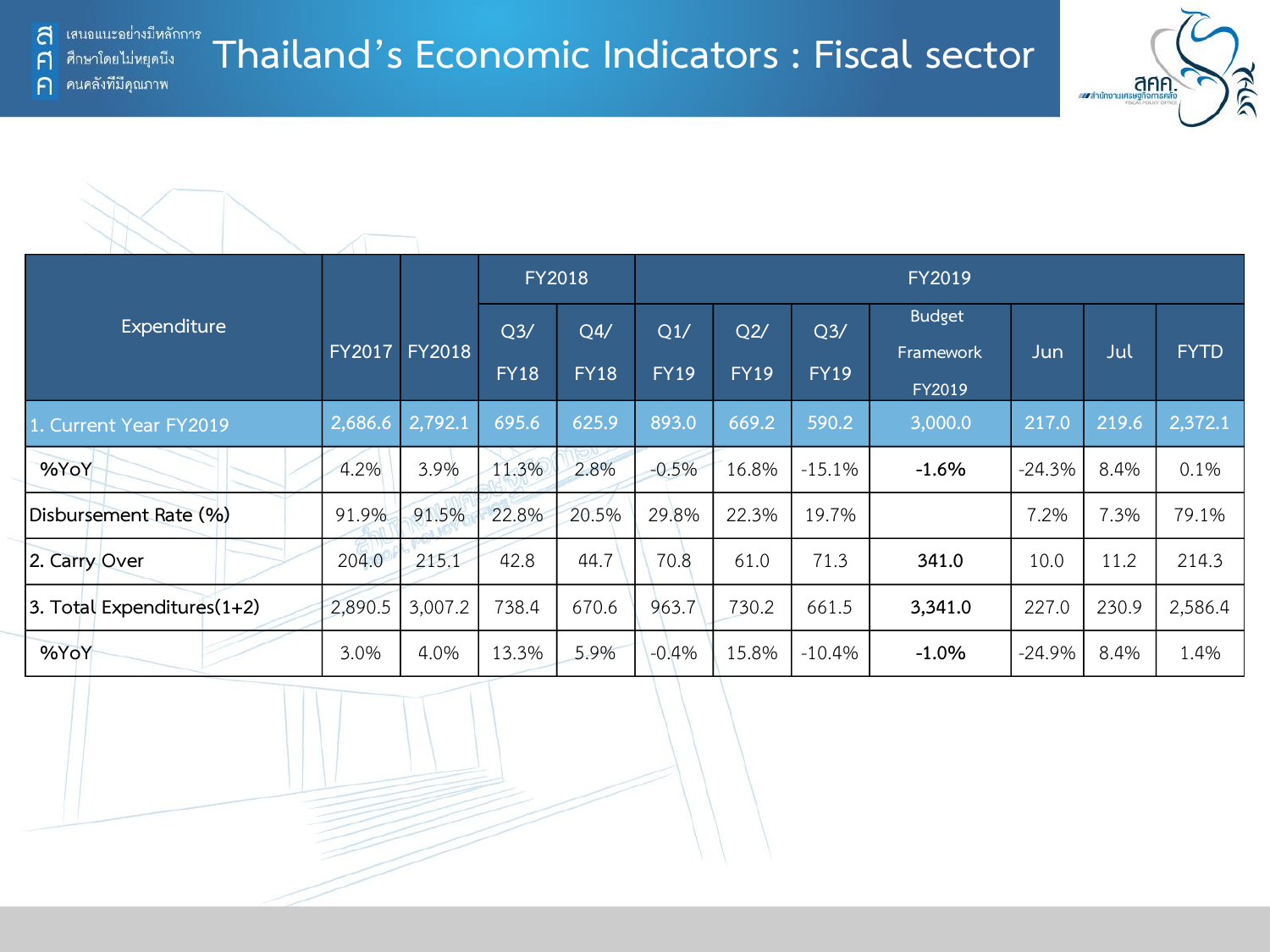F

 $\bigcap$ 



|                                     |               |               | <b>FY2018</b>      |                    |                    |                    |                    | FY2019                     |          |       | <b>FYTD</b><br>2,372.1<br>0.1%<br>79.1% |  |  |  |  |  |  |  |
|-------------------------------------|---------------|---------------|--------------------|--------------------|--------------------|--------------------|--------------------|----------------------------|----------|-------|-----------------------------------------|--|--|--|--|--|--|--|
| Expenditure<br>(Unit: Billion Baht) | <b>FY2017</b> | <b>FY2018</b> | Q3/<br><b>FY18</b> | Q4/<br><b>FY18</b> | Q1/<br><b>FY19</b> | Q2/<br><b>FY19</b> | Q3/<br><b>FY19</b> | <b>Budget</b><br>Framework | Jun      | Jul   |                                         |  |  |  |  |  |  |  |
| <b>Current Year FY2019</b>          | 2,686.6       | 2,792.1       | 695.6              | 625.9              | 893.0              | 669.2              | 590.2              | FY2019<br>3,000.0          | 217.0    | 219.6 |                                         |  |  |  |  |  |  |  |
| %YoY                                | 4.2%          | 3.9%          | 11.3%              | 2.8%               | $-0.5%$            | 16.8%              | $-15.1%$           | $-1.6%$                    | $-24.3%$ | 8.4%  |                                         |  |  |  |  |  |  |  |
| Disbursement Rate (%)               | 91.9%         | 91.5%         | 22.8%              | 20.5%              | 29.8%              | 22.3%              | 19.7%              |                            | 7.2%     | 7.3%  |                                         |  |  |  |  |  |  |  |
| <b>Current Expenditure</b>          | 2,305.8       | 2,411.8       | 603.7              | 518.3              | 817.7              | 569.0              | 497.5              | 2,357.5                    | 183.2    | 189.8 | 2,074.1                                 |  |  |  |  |  |  |  |
| %YoY                                | 4.1%          | 4.6%          | 11.5%              | 3.1%               | 0.9%               | 18.8%              | $-17.6%$           | $-6.1%$                    | $-26.6%$ | 7.2%  | 0.2%                                    |  |  |  |  |  |  |  |
| Disbursement Rate (%)               | 98.6%         | 96.1%         | 24.0%              | 20.6%              | 34.7%              | 24.1%              | 21.1%              |                            | 7.8%     | 8.1%  | 88.0%                                   |  |  |  |  |  |  |  |
| Capital Expenditure                 | 380.8         | 380.3         | 91.9               | 107.6              | 75.2               | 100.2              | 92.7               | 642.5                      | 33.8     | 29.8  | 298.0                                   |  |  |  |  |  |  |  |
| %YoY                                | 4.4%          | $-0.1%$       | 10.0%              | 1.3%               | $-13.7%$           | 7.0%               | 0.8%               | 19.1%                      | $-8.4%$  | 16.7% | $-0.1%$                                 |  |  |  |  |  |  |  |
| Disbursement Rate (%)               | 65.3%         | 70.5%         | 17.0%              | 19.9%              | 11.7%              | 15.6%              | 14.4%              |                            | 5.3%     | 4.6%  | 46.4%                                   |  |  |  |  |  |  |  |
| 2. Carry Over                       | 204.0         | 215.1         | 42.8               | 44.7               | 70.8               | 61.0               | 71.3               | 341.0                      | 10.0     | 11.2  | 214.3                                   |  |  |  |  |  |  |  |
| Total Expenditures (1+2)            | 2,890.5       | 3,007.2       | 738.4              | 670.6              | 963.7              | 730.2              | 661.5              | 3,341.0                    | 227.0    | 230.9 | 2,586.4                                 |  |  |  |  |  |  |  |
| %YoY                                | 3.0%          | 4.0%          | 13.3%              | 5.9%               | $-0.4%$            | 15.8%              | $-10.4%$           | $-1.0%$                    | $-24.9%$ | 8.4%  | 1.4%                                    |  |  |  |  |  |  |  |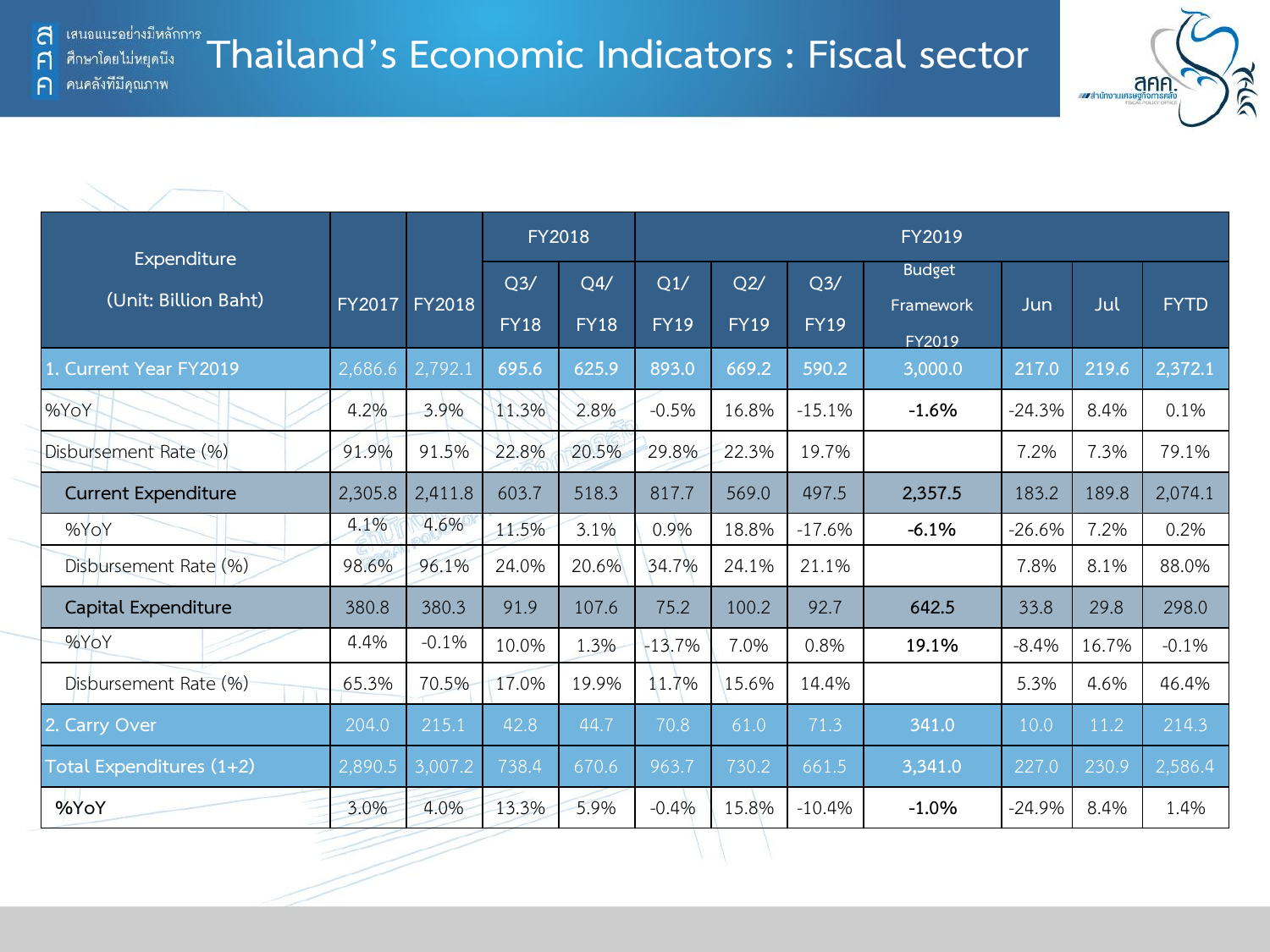F

 $\bigcap$ 

ศึกษาโดยไม่หยุดนี้ง

คนคลังที่มีคุณภาพ

### **Thailand's Economic Indicators : Exports**



|                                           | Share | 2017    | 2018    |         |         | 2018           |                |          | <b>YTD</b>     |          |          |          |
|-------------------------------------------|-------|---------|---------|---------|---------|----------------|----------------|----------|----------------|----------|----------|----------|
| Export                                    |       |         |         | Q1      | Q2      | O <sub>3</sub> | Q <sub>4</sub> | Q1       | O <sub>2</sub> | Jun.     | Jul      |          |
| Real Exports of Goods (56.0%)             |       | 4.1%    | 4.1%    | 7.2%    | 9.5%    | $-0.5%$        | 0.8%           | $-5.4%$  | ÷.             | ×.       | ÷.       | $-5.4%$  |
| Value \$ term (Custom Dep.) %YoY          |       | 9.9%    | 6.9%    | 12.2%   | 11.2%   | 3.0%           | 2.0%           | $-2.1%$  | $-3.8%$        | $-2.1%$  | 4.3%     | $-1.9%$  |
| Price \$ term (Ministry of Commerce) %YoY |       | 3.6%    | 3.4%    | 4.7%    | 4.7%    | 4.5%           | 3.0%           | 1.6%     | 0.4%           | 0.2%     | 0.6%     | 0.3%     |
| Volume \$ term (MOF) %YoY                 |       | 6.0%    | 3.4%    | 7.1%    | 7.1%    | 6.4%           | 0.0%           | 0.3%     | $-2.4%$        | $-2.3%$  | 3.7%     | $-2.2%$  |
| Real Exports of Major Goods               |       |         |         |         |         |                |                |          |                |          |          |          |
| Electronic Goods %YoY                     | 15.2% | 13.6%   | 4.4%    | 16.5%   | 10.1%   | 1.9%           | $-7.8%$        | $-12.3%$ | $-8.9%$        | $-11.7%$ | $-4.4%$  | $-9.7%$  |
| Volume \$ term %YoY                       |       | 13.7%   | 1.8%    | 14.0%   | 14.0%   | 6.7%           | $-1.0%$        | $-10.0%$ | $-13.4%$       | $-11.8%$ | $-4.2%$  | $-10.3%$ |
| Vehicle %YoY                              | 14.9% | 5.5%    | 9.6%    | 20.3%   | 20.3%   | 16.3%          | 7.5%           | $-3.6%$  | $-6.6%$        | $-3.6%$  | $-4.2%$  | $-6.7%$  |
| Volume \$ term %YoY                       |       | 4.6%    | 8.4%    | 18.5%   | 18.5%   | 14.5%          | 6.1%           | $-3.8%$  | $-6.7%$        | $-3.8%$  | $-4.7%$  | $-6.8%$  |
| Electrical Appliance %YoY                 | 9.6%  | 6.3%    | 3.6%    | 5.8%    | 5.8%    | 3.9%           | 3.6%           | 1.1%     | 0.0%           | $-5.9%$  | 3.1%     | $-0.1%$  |
| Volume \$ term %YoY                       |       | 4.0%    | 1.0%    | 0.8%    | 0.8%    | 0.5%           | 2.1%           | 0.5%     | 0.0%           | $-6.1%$  | 2.8%     | $-0.1%$  |
| Agriculture %YoY                          | 9.2%  | 17.8%   | 1.1%    | 0.6%    | 0.6%    | 6.7%           | 1.6%           | $-3.8%$  | $-0.8%$        | $-13.0%$ | 3.3%     | $-1.8%$  |
| Volume \$ term %YoY                       |       | 7.3%    | $-4.9%$ | $-9.4%$ | $-9.4%$ | $-2.0%$        | $-2.1%$        | $-5.8%$  | $-1.9%$        | $-16.3%$ | $-2.7%$  | $-3.9%$  |
| Agro-Industry %YoY                        | 7.2%  | $-0.8%$ | 7.0%    | 10.0%   | 10.0%   | 9.2%           | 6.1%           | 3.0%     | $-1.8%$        | $-4.4%$  | $-0.9%$  | $-1.6%$  |
| Volume \$ term %YoY                       |       | $-8.2%$ | 6.8%    | 5.4%    | 5.4%    | 8.3%           | 8.0%           | 5.4%     | $-0.6%$        | $-4.3%$  | $-1.2%$  | $-1.0%$  |
| Mineral and Fuel %YoY                     | 4.4%  | 29.3%   | 28.1%   | 38.3%   | 38.3%   | 29.7%          | 29.7%          | 18.1%    | $-9.6%$        | $-18.4%$ | $-14.1%$ | $-12.1%$ |
| Volume \$ term %YoY                       |       | 5.6%    | 5.3%    | 17.1%   | 17.1%   | 8.3%           | $-2.1%$        | 1.0%     | $-10.5%$       | $-10.4%$ | $-8.9%$  | $-10.9%$ |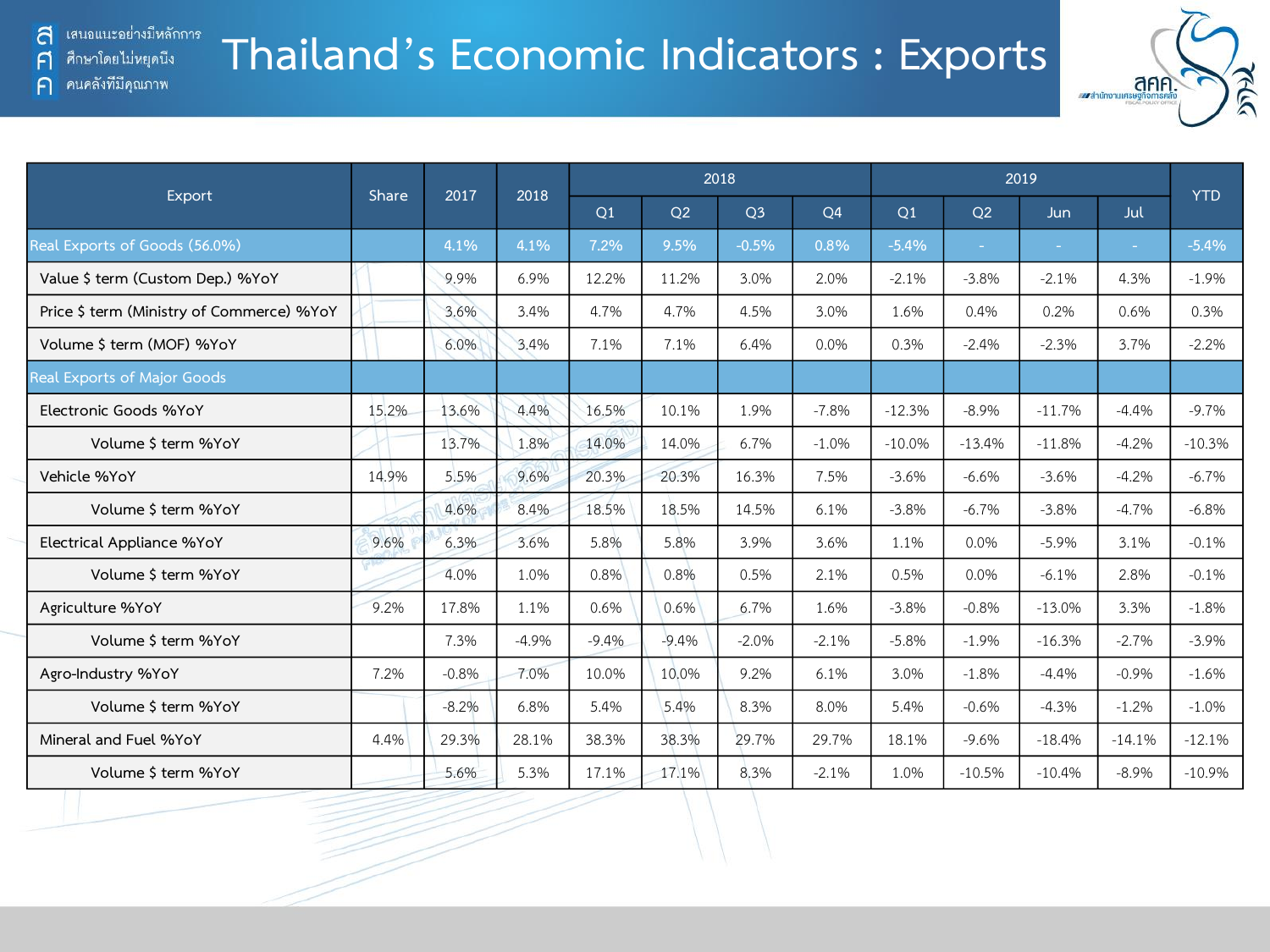้ เสนอแนะอย่างมีหลักการ a

ศึกษาโดยไม่หยุดนี้ง  $\mathsf{F}$ 

ิคนคลังที่มีคุณภาพ  $\bigcap$ 

# **Exports by Destination**



| Export              | Share  | 2017    | 2018    |       |          | 2018           |                |          |          | 2019     |          |            |
|---------------------|--------|---------|---------|-------|----------|----------------|----------------|----------|----------|----------|----------|------------|
|                     |        |         |         | Q1    | Q2       | Q <sub>3</sub> | Q <sub>4</sub> | Q1       | Q2       | Jun.     | Jul      | <b>YTD</b> |
| <b>Total Export</b> | 100.0% | 9.9%    | 6.9%    | 12.2% | 11.2%    | 3.0%           | 2.0%           | $-2.1%$  | $-3.8%$  | $-2.1%$  | 4.3%     | $-1.9%$    |
| China               | 12.0%  | 24.0%   | 2.7%    | 4.1%  | 16.0%    | $-2.3%$        | $-4.8%$        | $-10.4%$ | $-9.1%$  | $-14.9%$ | 6.2%     | $-7.6%$    |
| U.S.A               | 11.1%  | 8.5%    | 5.5%    | 9.1%  | 6.8%     | 0.1%           | 6.8%           | 32.1%    | 3.3%     | $-2.1%$  | 9.8%     | 16.3%      |
| Japan               | 9.9%   | 7.7%    | 13.0%   | 24.9% | 11.3%    | 8.6%           | 8.2%           | $-1.8%$  | $-2.3%$  | $-2.0%$  | 8.0%     | $-0.7%$    |
| EU                  | 9.0%   | 8.1%    | 5.1%    | 11.0% | 11.2%    | 2.5%           | $-3.7%$        | $-6.8%$  | $-7.3%$  | $-7.7%$  | $-2.4%$  | $-6.4%$    |
| Australia           | 5.1%   | 3.5%    | 2.9%    | 14.0% | 10.3%    | $-3.3%$        | $-7.4%$        | $-11.7%$ | $-7.5%$  | $-0.3%$  | 20.8%    | $-5.6%$    |
| Vietnam             | 5.1%   | 22.9%   | 11.9%   | 18.7% | 6.7%     | 13.1%          | 10.0%          | 5.8%     | 2.7%     | $-4.5%$  | $-6.6%$  | 2.5%       |
| Hong Kong           | 5.0%   | 7.2%    | 1.8%    | 1.4%  | 9.5%     | 2.8%           | $-6.3%$        | $-13.6%$ | $-5.1%$  | $-10.0%$ | 4.7%     | $-7.6%$    |
| Malaysia            | 4.6%   | 7.4%    | 12.6%   | 15.5% | 12.6%    | 19.4%          | 3.6%           | $-3.3%$  | $-8.5%$  | $-11.5%$ | $-9.6%$  | $-6.4%$    |
| Indonesia           | 4.1%   | 8.2%    | 15.9%   | 21.4% | 13.4%    | 19.4%          | 9.8%           | $-9.9%$  | $-18.9%$ | $-10.0%$ | $-15.5%$ | $-14.7%$   |
| Singapore           | 3.7%   | 0.8%    | 13.6%   | 12.3% | $-7.6%$  | 24.9%          | 29.2%          | $-10.9%$ | 10.8%    | 29.4%    | 8.5%     | 1.3%       |
| Middle East         | 3.4%   | $-1.8%$ | $-5.1%$ | 11.1% | $-10.3%$ | $-6.2%$        | $-13.7%$       | $-7.3%$  | $-8.3%$  | $-10.0%$ | 5.0%     | $-6.1%$    |
| Philippines         | 3.1%   | 8.6%    | 13.9%   | 14.0% | 23.2%    | 23.6%          | $-2.8%$        | $-7.7%$  | $-17.4%$ | $-25.4%$ | $-31.6%$ | $-15.9%$   |
| Africa              | 3.0%   | 10.9%   | 10.8%   | 21.3% | 22.4%    | 5.3%           | $-2.4%$        | $-4.6%$  | $-11.0%$ | $-22.3%$ | 1.5%     | $-6.6%$    |
| India               | 3.0%   | 25.7%   | 17.8%   | 32.8% | 27.7%    | 14.3%          | $-0.4%$        | 1.3%     | 4.9%     | 8.1%     | 7.3%     | 3.6%       |
| South Korea         | 2.0%   | 14.4%   | 6.0%    | 6.7%  | 12.3%    | 3.0%           | 1.6%           | $-6.6%$  | $-0.3%$  | $-1.8%$  | $-3.0%$  | $-3.3%$    |
| Taiwan              | 1.6%   | 19.0%   | $-0.9%$ | 11.5% | 1.6%     | $-10.1%$       | $-5.3%$        | $-14.5%$ | $-6.3%$  | $-12.7%$ | 12.9%    | $-7.3%$    |
| PS. ASEAN-9         | 27.1%  | 8.9%    | 14.9%   | 15.1% | 13.6%    | 21.8%          | 9.6%           | $-4.5%$  | $-5.9%$  | $-5.9%$  | $-9.0%$  | $-5.8%$    |
| PS. ASEAN-5         | 15.5%  | 6.1%    | 13.6%   | 16.1% | 9.4%     | 20.2%          | 9.3%           | $-7.8%$  | $-8.7%$  | $-3.5%$  | $-8.5%$  | $-8.3%$    |
| PS. Indochina-4     | 11.6%  | 12.9%   | 16.7%   | 13.8% | 19.9%    | 24.1%          | 9.9%           | 0.0%     | $-2.0%$  | $-9.3%$  | $-9.7%$  | $-2.3%$    |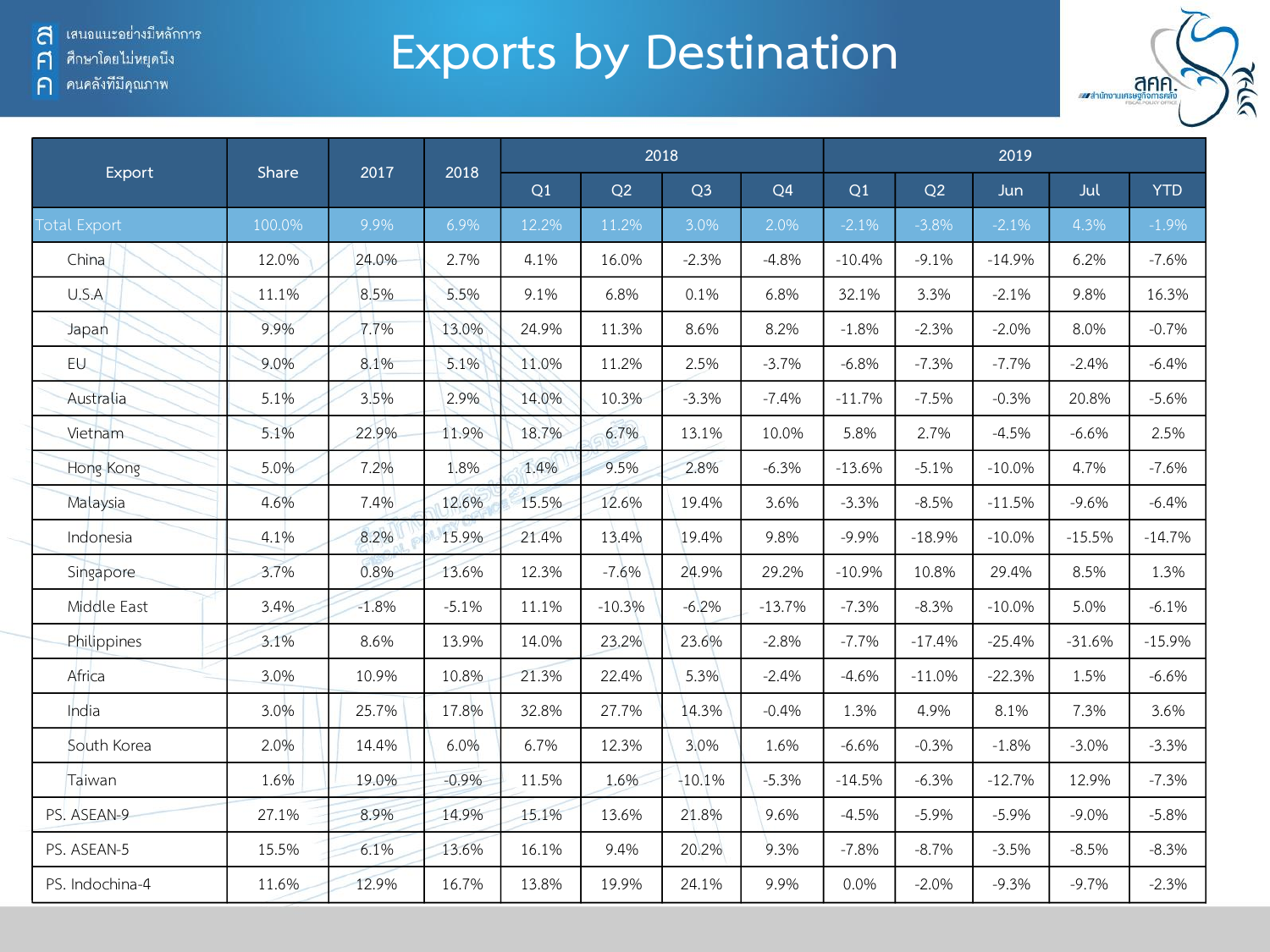คนคลังที่มีคุณภาพ

A

 $\bigcap$ 

### **Thailand's Economic Indicators : Imports**



|                                                          |       | 2017  | 2018  |       |       | 2018           |                | 2019    |                |            |          |            |  |
|----------------------------------------------------------|-------|-------|-------|-------|-------|----------------|----------------|---------|----------------|------------|----------|------------|--|
| Import                                                   | Share |       |       | Q1    | Q2    | Q <sub>3</sub> | Q <sub>4</sub> | Q1      | O <sub>2</sub> | <b>Jun</b> | Jul      | <b>YTD</b> |  |
| Real Imports of Goods (49.8%)                            |       | 7.4%  | 8.1%  | 10.4% | 7.9%  | 9.9%           | 4.5%           | $-2.6%$ | $\sim$         | $\sim$     |          | $-2.6%$    |  |
| Value \$ term (Custom Dep.) %YoY                         |       | 14.1% | 12.0% | 16.6% | 13.9% | 13.6%          | 4.8%           | $-1.2%$ | $-3.6%$        | $-9.4%$    | 1.7%     | $-1.8%$    |  |
| Price \$ term (Ministry of Commerce) %YoY                |       | 5.5%  | 5.6%  | 6.6%  | 7.2%  | 6.2%           | 2.7%           | 0.1%    | $-0.1%$        | $-0.6%$    | 0.4%     | 0.1%       |  |
| Volume \$ term (ann.) %YoY                               |       | 8.1%  | 6.1%  | 9.4%  | 6.3%  | 7.0%           | 2.0%           | $-1.3%$ | $-3.5%$        | $-8.9%$    | 1.2%     | $-1.9%$    |  |
| <b>Import of Major Goods</b>                             |       |       |       |       |       |                |                |         |                |            |          |            |  |
| Raw Materials %YoY                                       | 40.3% | 18.7% | 9.7%  | 16.2% | 8.5%  | 16.9%          | $-2.1%$        | $-8.5%$ | $-3.0%$        | $-5.2%$    | $-2.5%$  | $-5.3%$    |  |
| Volume \$ term %YoY                                      |       | 14.1% | 5.1%  | 6.4%  | 3.9%  | 13.7%          | $-3.4%$        | $-5.2%$ | $-2.9%$        | $-5.8%$    | $-4.1%$  | $-4.1%$    |  |
| Less Raw Gold %YoY                                       | 35.8% | 13.0% | 10.6% | 15.5% | 10.2% | 10.1%          | 7.0%           | $-2.7%$ | $-2.8%$        | $-4.0%$    | 8.3%     | $-1.2%$    |  |
| Volume \$ term %YoY                                      |       | 8.8%  | 5.8%  | 5.7%  | 5.7%  | 5.4%           | 6.3%           | 1.8%    | $-2.6%$        | $-4.2%$    | 8.8%     | 0.8%       |  |
| Capital Goods %YoY                                       | 25.8% | 8.0%  | 5.2%  | 12.2% | 7.9%  | 0.0%           | 1.5%           | $-8.9%$ | $-5.2%$        | $-11.3%$   | 11.9%    | $-4.5%$    |  |
| Volume \$ term %YoY                                      |       | 6.3%  | 3.4%  | 9.1%  | 5.6%  | $-1.1%$        | 0.5%           | $-9.5%$ | $-6.1%$        | $-12.6%$   | 9.9%     | $-5.4%$    |  |
| Capital Goods Excluding Aircraft, Ship and<br>Train %YoY | 24.1% | 5.3%  | 8.7%  | 9.3%  | 14.5% | 6.1%           | 5.4%           | 0.4%    | $-5.4%$        | $-13.7%$   | 9.1%     | $-0.9%$    |  |
| Volume \$ term %YoY                                      |       | 3.5%  | 6.7%  | 5.9%  | 12.1% | 4.8%           | 4.4%           | 0.0%    | $-6.3%$        | $-15.1%$   | 7.1%     | $-1.8%$    |  |
| Fuel %YoY                                                | 16.6% | 25.6% | 36.3% | 28.5% | 45.4% | 45.5%          | 27.4%          | 7.5%    | $-3.4%$        | $-18.8%$   | $-11.9%$ | $-0.6%$    |  |
| Volume \$ term %YoY                                      |       | 0.4%  | 9.0%  | 6.9%  | 9.1%  | 6.8%           | 12.8%          | 7.0%    | $-0.9%$        | $-10.4%$   | $-5.1%$  | 1.6%       |  |
| Consumer Goods %YoY                                      | 11.1% | 6.4%  | 10.0% | 11.0% | 13.8% | 6.9%           | 8.4%           | 0.5%    | $-1.4%$        | $-7.5%$    | 18.5%    | 2.0%       |  |
| Volume \$ term %YoY                                      |       | 4.7%  | 8.4%  | 7.6%  | 11.6% | 6.1%           | 8.2%           | 0.7%    | $-1.5%$        | $-8.2%$    | 17.5%    | 1.9%       |  |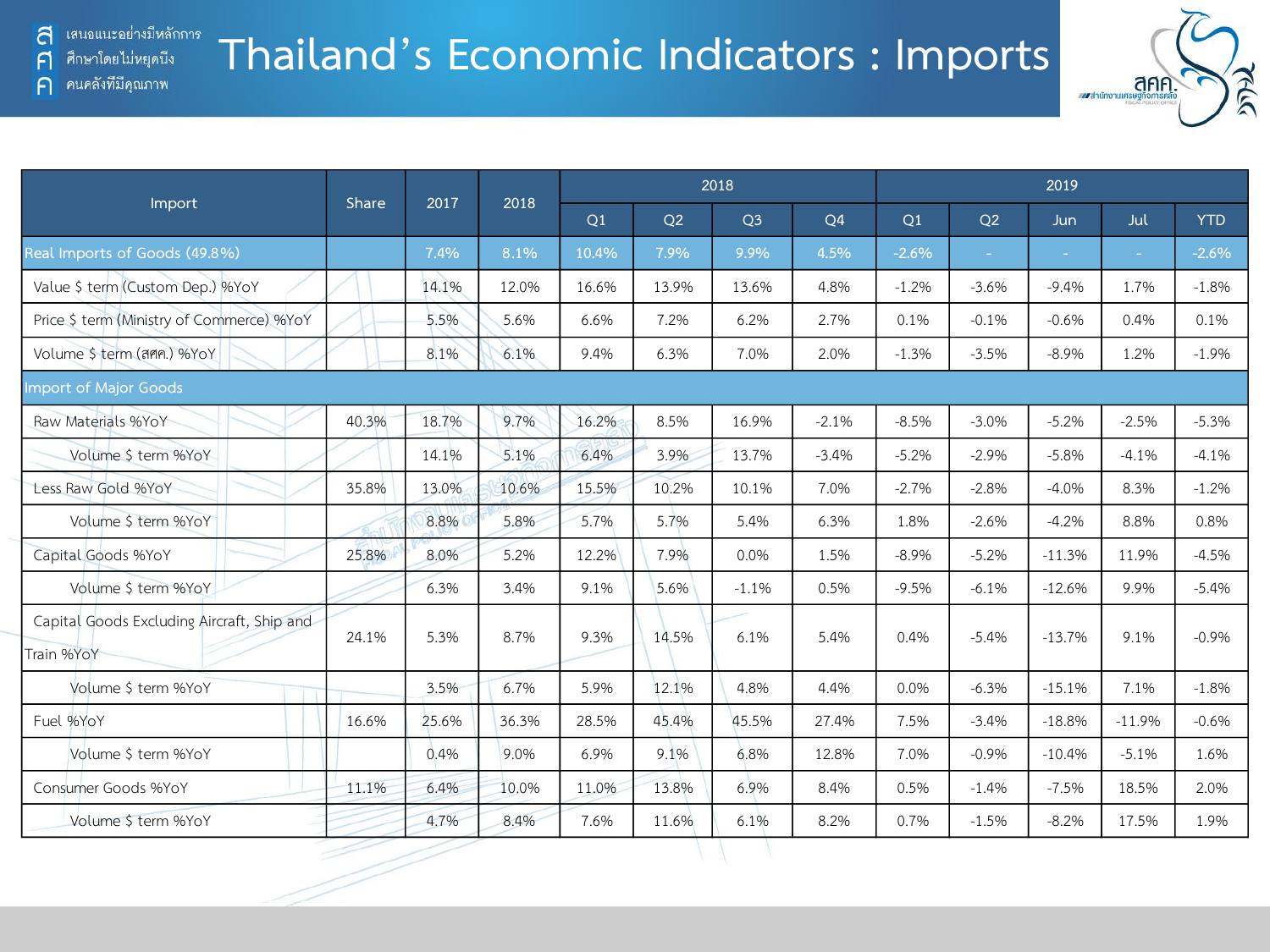

| Growth rate: %YoY                              |      |      | 2018           |         |                |                |      |          | 2019    |         |            |
|------------------------------------------------|------|------|----------------|---------|----------------|----------------|------|----------|---------|---------|------------|
| (Share of GDP)                                 | 2017 | 2018 | Q <sub>1</sub> | Q2      | Q <sub>3</sub> | Q <sub>4</sub> | Q1   | Q2       | Jun     | Jul     | <b>YTD</b> |
| Agri-sector production (6.4%)                  | 3.7% | 5.1% | 6.8%           | 10.5%   | 3.2%           | 0.7%           | 1.7% | $-0.011$ |         | ÷       | 0.4%       |
| Non-agri-sector production (94.4%)             | 4.1% | 4.0% | 4.8%           | 4.2%    | 3.1%           | 4.0%           | 2.9% | 0.026    | ÷.      | $\sim$  | 2.8%       |
| Manufacturing production (27.4%)               | 2.2% | 2.7% | 3.2%           | 2.9%    | 1.3%           | 3.3%           | 0.9% | 0.011    | ×.      | m.      | 1.0%       |
| - Hotels and restaurants (5.8%)                | 5.1% | 4.8% | 5.7%           | 4.9%    | 4.2%           | 4.4%           | 4.0% | 0.035    |         | $\sim$  | 3.8%       |
| GI ICAL<br>Agricultural products (%YoY)        | 6.3% | 7.3% | 8.9%           | 12.3%   | 10.8%          | 1.5%           | 2.6% | $-2.4%$  | $-0.3%$ | 0.2%    | 0.4%       |
| Thai Industries Sentiment Index (TISI) (level) | 86.3 | 91.6 | 90.5           | 90.3    | 92.4           | 93.2           | 95.2 | 95.1     | 94.5    | 93.5    | 94.9       |
| Number of foreign inbound tourists (%YoY)      | 9.4% | 7.3% | 15.2%          | 8.1%    | 1.7%           | 4.0%           | 2.1% | 1.4%     | 1.3%    | 4.7%    | 2.2%       |
| %gog SA / %mom SA                              |      |      | 3.7%           | $-0.4%$ | $-2.3%$        | 3.9%           | 0.5% | $-75.4%$ | 4.7%    | $-1.3%$ |            |